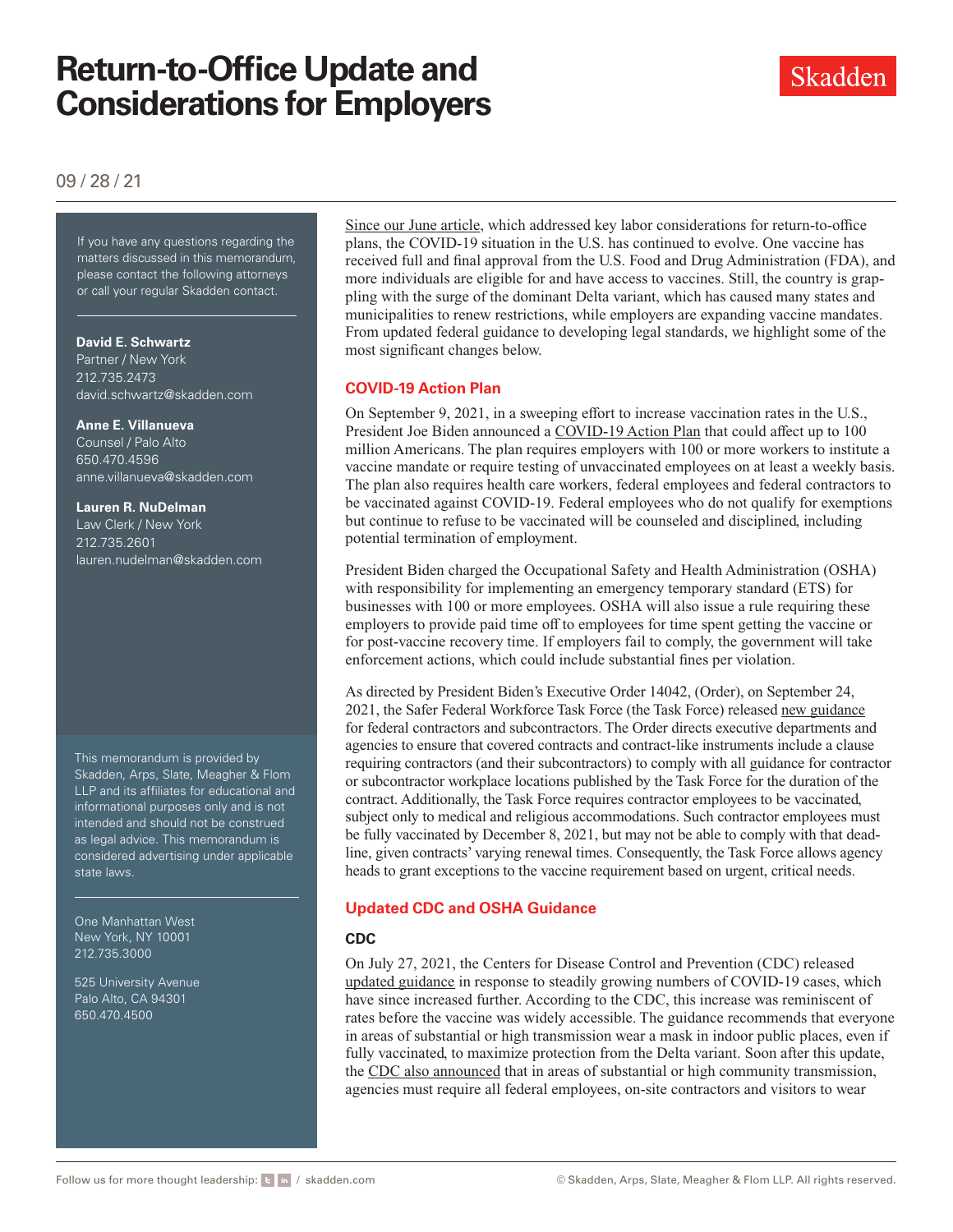masks inside federal buildings, regardless of their vaccination status. (The [CDC announcement](https://covid.cdc.gov/covid-data-tracker/#county-view) includes details about the level of community transmission by state and county.) However, the greatest risk of transmission of COVID-19 is still among unvaccinated individuals, who are much more likely to contract, and subsequently transmit, the virus.

States have reacted in a variety of ways to the CDC's recent updates and to the Delta variant. Most have issued recommendations, rather than mandates, for indoor mask-wearing.

#### **OSHA**

On August 13, 2021, OSHA issued [updated guidance](https://www.osha.gov/coronavirus/safework) that aligned with the CDC's July 27, 2021, guidance by stating that employers should consider requiring workers to get the vaccine or get tested for COVID-19 on a regular basis. Additionally, unvaccinated workers should continue to wear masks and physically distance. Like the CDC, OSHA also recommended (but did not require) that all workers wear masks in areas of substantial or high community transmission, even if fully vaccinated.

### **Federal Updates**

#### **Vaccine Authorization**

Emergency Use Authorizations. On June 12, 2021, in *[Bridges](https://www.skadden.com/-/media/Files/Publications/2021/09/Quarterly-Insights/Bridges.pdf) [v. Houston Methodist Hospital](https://www.skadden.com/-/media/Files/Publications/2021/09/Quarterly-Insights/Bridges.pdf)* — a case [discussed in our June](https://www.skadden.com/Insights/Publications/2021/06/Quarterly-Insights/Key-Labor-Considerations-for-Return-to-Office) [article](https://www.skadden.com/Insights/Publications/2021/06/Quarterly-Insights/Key-Labor-Considerations-for-Return-to-Office) — a Texas district court had dismissed a challenge to a hospital's mandatory COVID-19 vaccination policy for its employees. The court clarified that the plaintiff was not coerced into receiving the COVID-19 vaccine, since she could freely refuse the vaccine and work elsewhere. The court considered and rejected the argument that vaccines — at that time — were approved under the FDA's emergency use authorization (EUA) powers and, therefore, could not be mandated.

In a [slip opinion](https://www.skadden.com/-/media/Files/Publications/2021/09/Quarterly-Insights/slip-opinion.pdf) published on July 6, 2021, the Office of Legal Counsel examined Section 564 of the Food, Drug and Cosmetic Act (FDCA), which authorizes the FDA to issue an EUA for a medical product, such as a vaccine, under certain emergency circumstances. In the U.S., the FDA has granted EUAs for three COVID-19 vaccines. The slip opinion concluded that Section 564 of the FDCA does not prohibit public or private entities from imposing vaccination requirements, even when the only vaccines available are those authorized under EUAs.

**Formal Approvals.** On August 23, 2021, Pfizer's COVID-19 vaccine became the first to be formally [approved by the FDA.](https://www.fda.gov/news-events/press-announcements/fda-approves-first-covid-19-vaccine) On a practical level, employers are likely to issue more vaccine mandates following the FDA's full approval of additional vaccines. **Booster Shots.** On September 22, 2021, the [FDA amended](https://www.fda.gov/news-events/press-announcements/fda-authorizes-booster-dose-pfizer-biontech-covid-19-vaccine-certain-populations) the EUA for the Pfizer COVID-19 vaccine to authorize a single booster dose to individuals who are:

- 65 years of age and older.
- 18-64 years of age and at high risk of severe COVID-19.
- 18-64 years of age and whose frequent institutional or occupational exposure to the coronavirus puts them at high risk of serious complications of COVID-19.

**Children Under 12.** While the FDA still has not approved the Pfizer vaccine for children under age 12, on September 20, 2021, Pfizer announced that its COVID-19 vaccine shows promising results for children ages 5-11, and it will soon seek authorization in the U.S. for this age group. The FDA likely will not formally approve the vaccine for children ages 5-11 [until the end of 2021](https://www.npr.org/sections/coronavirus-live-updates/2021/09/20/1038832951/pfizer-and-biontech-vaccine-trials-for-kids-show-the-shots-are-safe-and-effectiv).

#### **Federal Employees and On-Site Contractors**

Additionally, on July 29, 2021, President Biden announced [new requirements](https://www.whitehouse.gov/briefing-room/statements-releases/2021/07/29/fact-sheet-president-biden-to-announce-new-actions-to-get-more-americans-vaccinated-and-slow-the-spread-of-the-delta-variant/) surrounding federal employees and on-site contractors. Individuals who are not fully vaccinated (or decline to provide their vaccination status) will be required to wear a mask, physically distance and comply with a weekly or biweekly screening testing requirement, and will be subject to government restrictions on official travel.

#### **Shifting State and Local Laws or Announcements**

#### **New York**

On September 6, 2021, New York Gov. Kathy Hochul [announced](https://www.governor.ny.gov/news/governor-kathy-hochul-announces-designation-covid-19-airborne-infectious-disease-under-new) [the designation](https://www.governor.ny.gov/news/governor-kathy-hochul-announces-designation-covid-19-airborne-infectious-disease-under-new) of COVID-19 as a highly contagious communicable disease that presents a serious risk of harm to the public health under the recently enacted New York Health and Essential Rights (HERO) Act. Signed into law on May 5, 2021, the HERO Act requires all New York employers to implement certain safety standards and adopt a prevention plan to protect against the spread of airborne infectious diseases in the workplace. Since COVID-19 has now received the designation, many New York private employers must promptly implement such plans.

Starting September 13, 2021, New York City began requiring proof of vaccination or weekly COVID-19 tests for all city workers, a [rule expected to affect over 300,000 peopl](https://www1.nyc.gov/office-of-the-mayor/news/078-000/executive-order-78)e. That same day, a [new rule went into effect](https://www1.nyc.gov/site/doh/covid/covid-19-vaccines-keytonyc.page) that mandates COVID-19 vaccines for participating in certain indoor activities. Consequently, New York City will require proof of vaccination for employees and customers at places including indoor restaurants, gyms and entertainment venues.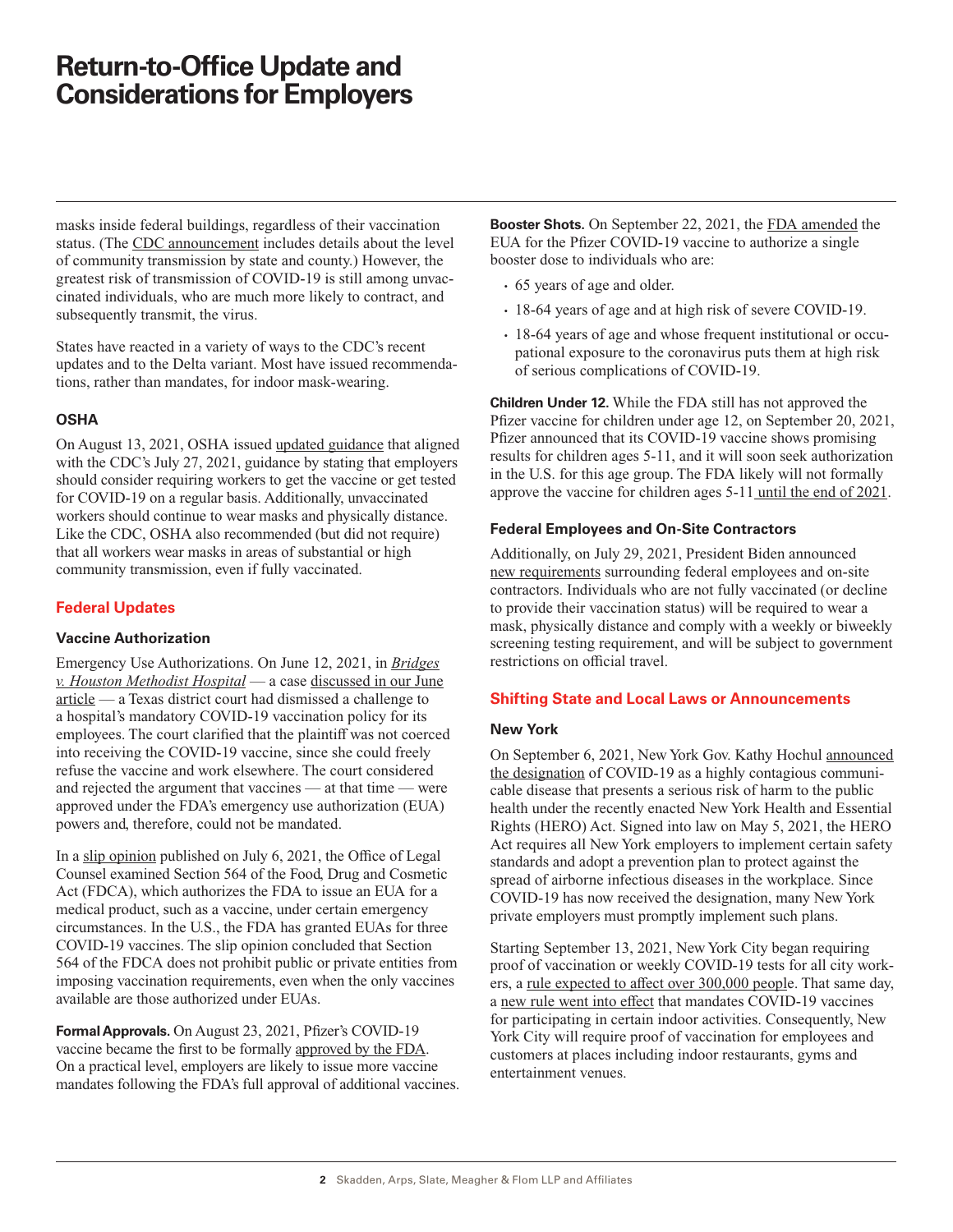#### **California**

[California Gov. Gavin Newsom announced](https://www.gov.ca.gov/2021/07/26/california-implements-first-in-the-nation-measures-to-encourage-state-employees-and-health-care-workers-to-get-vaccinated/) that all state employees would be ordered to get vaccinated starting in August 2021, or undergo COVID-19 testing at least weekly. The California rule is expected to affect over 246,000 people.

#### **Florida**

Employers should consider how any mandatory vaccination policies would interact with their respective state and local legislation. Certain states have taken legislative and executive measures to prohibit vaccine mandates or proof of vaccination, including Florida. On May 3, 2021, [Florida law SB 2006](https://www.flsenate.gov/Session/Bill/2021/2006) went into effect, preventing business entities from requiring that customers provide documentation certifying COVID-19 vaccination status to enter or obtain service. The law functions as an extension of [Florida](https://www.skadden.com/-/media/Files/Publications/2021/09/Quarterly-Insights/Florida-Executive-Order-21-81.pdf)  [Executive Order 21-81,](https://www.skadden.com/-/media/Files/Publications/2021/09/Quarterly-Insights/Florida-Executive-Order-21-81.pdf) which prohibits businesses from requiring vaccine passports. Both the law and executive order do not appear to prohibit private businesses from requiring that their employees show proof of vaccination.

#### **Montana**

Montana's [House Bill 702](https://www.skadden.com/-/media/Files/Publications/2021/09/Quarterly-Insights/House-Bill-702.pdf), signed on May 7, 2021, made it the first jurisdiction to recognize an individual's vaccination status as a protected category. The law, which prohibits employers from requiring employees to disclose their vaccination status, does not prohibit employers from merely asking about vaccination status. However, the employee may not be discriminated against for not responding or not being vaccinated.

#### **Texas**

[Texas enacted a law](https://www.skadden.com/-/media/Files/Publications/2021/09/Quarterly-Insights/Texas-Enacted-a-Law.pdf) on June 7, 2021, that prohibits, among other things, businesses from requiring customers to provide COVID-19 vaccine documentation in order to receive services. This law follows a similar [executive order,](https://www.skadden.com/-/media/Files/Publications/2021/09/Quarterly-Insights/Executive-Order.pdf) which applies only to state agencies and private organizations receiving state funding.

### **Louisiana**

In Louisiana, college faculty members are arguing over whether to require vaccines for a return to campus, while parents and teachers disagree about whether masks should be required at secondary schools. Such arguments stem from Louisiana's surge in COVID-19 cases and hospitalizations. However, on August 18, 2021, a federal judge ruled for students at a Louisiana medical college, who filed suit after the school required them to either get the COVID-19 vaccine or face significant restrictions. The three students who filed suit refused the vaccine for religious beliefs and concerns over its emergency use-only authorization status.

#### **Additional Measures**

By comparison, other states have passed laws or ordinances explicitly permitting or encouraging employers to mandate vaccination. California, Massachusetts, New Jersey, North Carolina and Oregon are examples of such states, while New York is in the process of adopting a similar policy. Counties encouraging such practices include Contra Costa, Santa Clara and San Francisco counties in California.

## **More Employers Requiring Vaccines**

In the wake of the fast-spreading Delta variant, more employers have instituted mandatory vaccination policies, including requiring vaccines for office access or for continuing employment. As noted in our [June article,](https://www.skadden.com/Insights/Publications/2021/06/Quarterly-Insights/Key-Labor-Considerations-for-Return-to-Office) employers generally have the right to mandate vaccines for employees, subject to limited exceptions under anti-discrimination laws. At least one state (Montana) imposed its own limitations.

In July 2021, the Department of Veterans Affairs, which runs one of the largest health care systems in the U.S., [announced](https://www.va.gov/opa/pressrel/pressrelease.cfm?id=5696) [it will mandate COVID-19](https://www.va.gov/opa/pressrel/pressrelease.cfm?id=5696) vaccines for its front-line workers, who include physicians, dentists and registered nurses. Around the same time, the [Mayo Clinic announced](https://newsnetwork.mayoclinic.org/discussion/mayo-clinic-announces-next-phase-of-vaccination-requirements-for-covid-19/) it will require all employees to get the vaccine or complete a declination process by September 2021. (Employees who decline the vaccine must complete education modules and wear masks). Numerous health systems nationwide are implementing similar requirements. Significantly, these policies mandating vaccines could undercut wrongful termination in violation of public policy claims, especially if and when FDA approvals of the vaccines are received.

Facebook, Google, Lyft, Microsoft, Netflix and Tyson Foods are among the companies that have mandated COVID-19 vaccinations for employees returning to their U.S. offices. Many of these companies additionally impose vaccine requirements on vendors or guests. Other companies limit their policies to only specific offices or a particular group of workers. For example, Walmart's vaccine mandate applies to all corporate and management employees, while store employees must wear masks in high-risk areas. The Walt Disney Company requires vaccines for non-union employees working on-site.

Further, some employers are pushing back their previously planned return-to-office dates, as a result of local surges in COVID-19 cases and hospitalizations. Apple pushed back its return-to-office deadline from September 2021 to January 2022, and Google announced that it would push back its deadline until at least January 10, 2022.